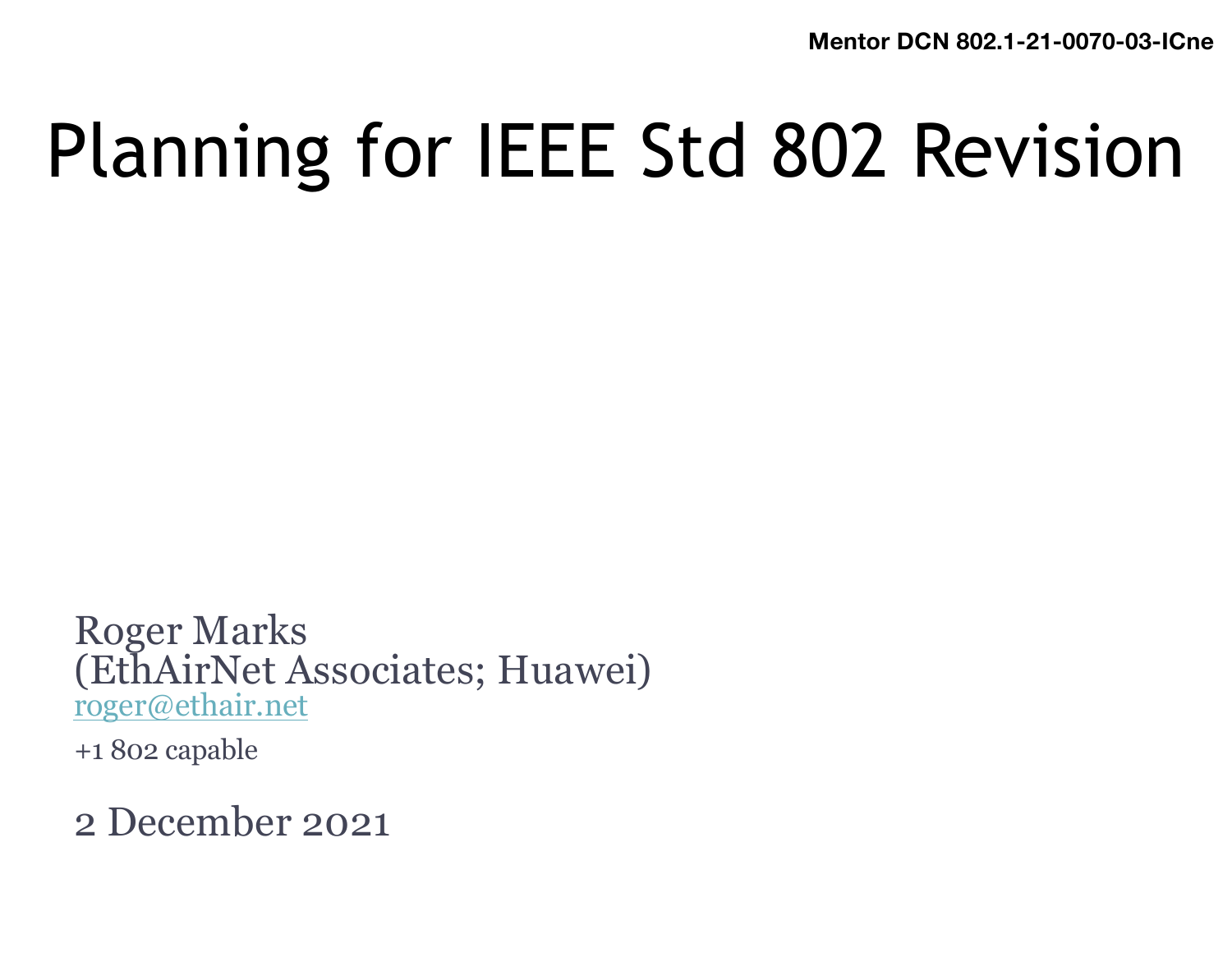#### IEEE Std 802: Overview and Architecture

- Maintained by 802.1 WG
- Originally IEEE Std 802-1990
	- Note: IEEE 802 was initiated ten years earlier.
	- originally known as IEEE Std 802.1A
- Revision IEEE Std 802-2001
- Revision IEEE Std 802-2014
- Amendments
	- IEEE Std 802d-2017: Allocation of Uniform Resource Name (URN) Values in IEEE 802 Standards
	- IEEE Std 802c-2017: Local Medium Access Control (MAC) Address Usage
	- P802f: Amendment: YANG Data Model for EtherTypes (WG ballot)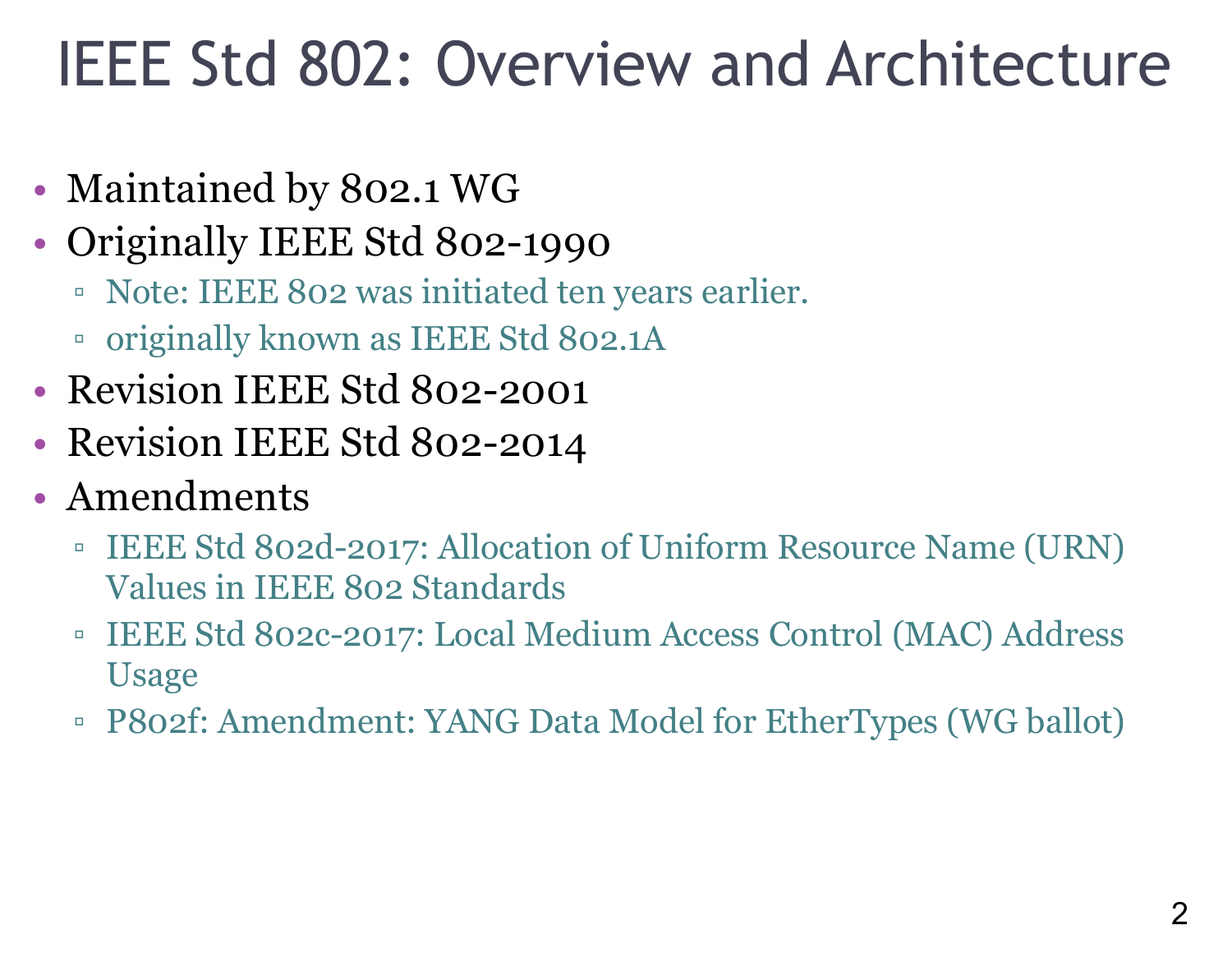#### Procedural issues mandate a revision, now 3

#### • Reason:

▫ No new amendments beyond three, per SA Standards Board

#### • Bigger Reason:

- *an IEEE standard may remain continuously active only if a revision process for that standard is completed and approved within 10 years from the date that the standard was approved or last revised*
- *If the revision project has not been completed and approved by Year 10, the approved standard will be transferred to inactive-reserved status.*
- Need to complete a revision within 3 years.
	- Pressure to open a PAR ASAP (March 2022)
- Do we need more than a maintenance roll-up?
	- Many discussions indicate that we do.
	- To be decided within Nendica.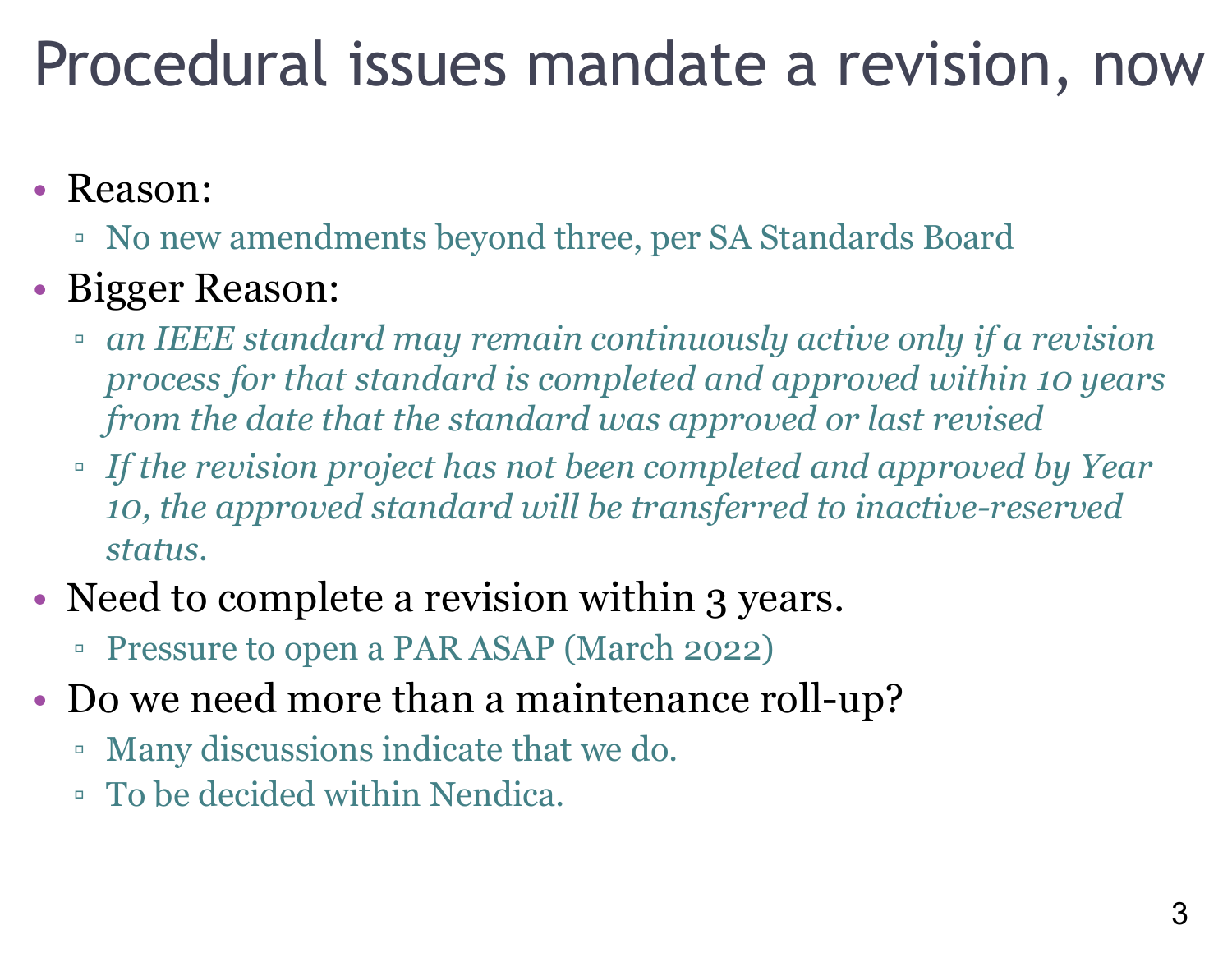#### IEEE 802 Restructuring ad hoc

- IEEE 802 Restructuring ad hoc opened a Technical Coherence sub-ad hoc, which [met 3 times](https://mentor.ieee.org/802-ec/documents?is_dcn=coherence) in June/July, discussed ELLA, and [agreed](https://mentor.ieee.org/802-ec/dcn/21/ec-21-0142-01-00EC-technical-coherence-sub-ad-hoc-22jun2021-notes.docx) unanimously:
	- *A project to revise IEEE Std 802 should be initiated.*
	- *The project should be charged with ambitious but documented goals.*
	- *The goals should be specified in a consensus report to accompany the PAR.*
	- *The report and PAR could be generated by a focused pre-PAR activity, conducted in, for example, a Study Group or an Industry Connections Activity such as Nendica.*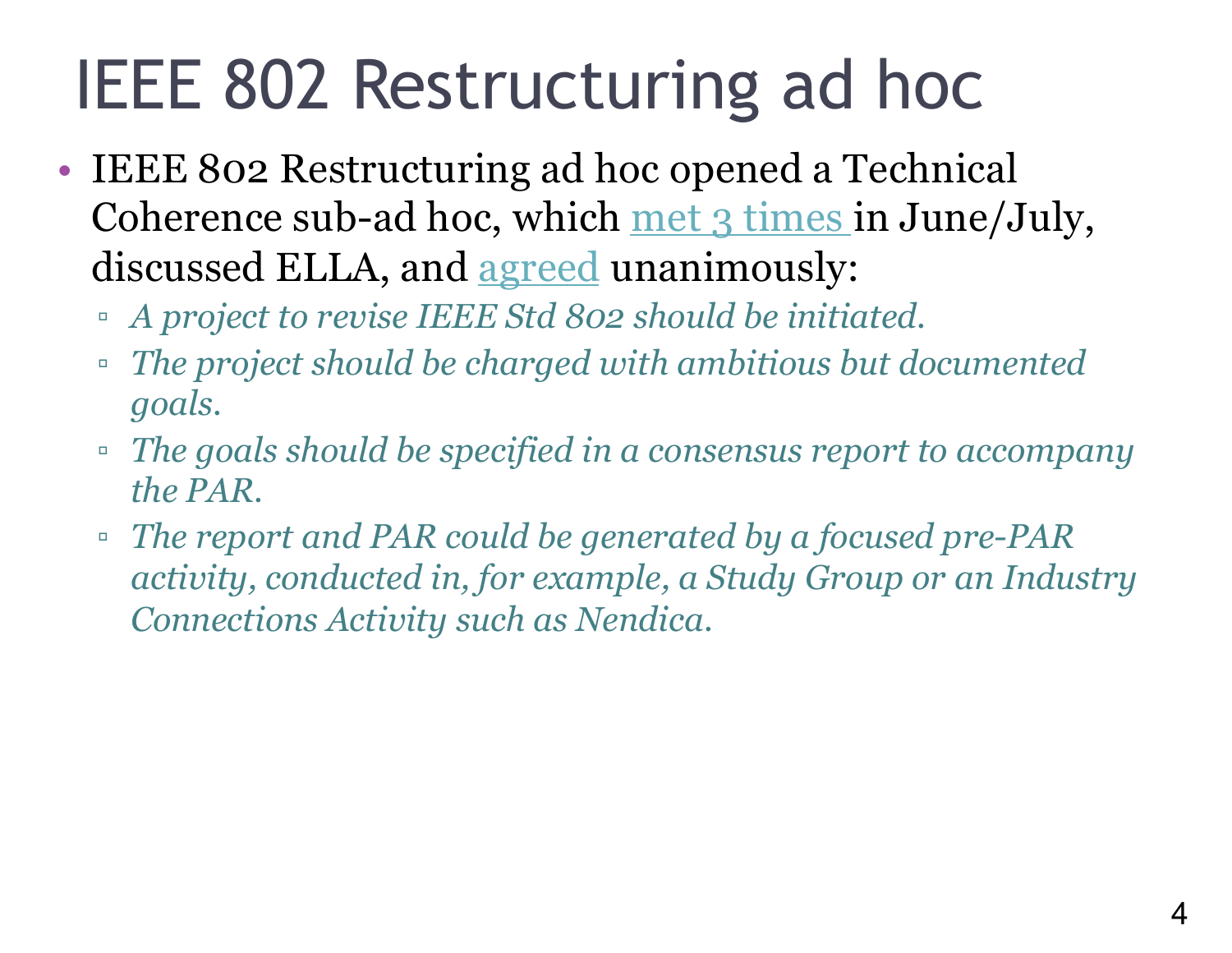# 802.1 WG Technical Plenary

- 802.1 Chair announced Technical Plenary series
	- starting Dec 2, 16:00 18:00 ET
- This series of meetings would:
	- Provide wider awareness for the need to revise IEEE Std 802
	- Provide an opportunity to discuss the content notably should it be the same or should it add more architecture
	- Provide examples of the current 802 architecture (i.e., spread around in 802, .1Q, .1AC, .3, .11, .15.x, …)
	- Identify gaps in the current architecture
- In addition, this would provide the opportunity to discuss technical points across all WGs, for example:
	- MAC service interface (and its support of 802 MAC/PHYs)
	- 48 and 64 bit bridging
	- Protocol IDs and their encoding Length/Type and LLC
- Attendance is open to all 802 WG participants. WG chairs are invited to identify at least one voting member to attend.
- Topics for discussion can be proposed to the 802.1 WG chair. The agenda and topics for this meeting will be posted 14 days in advance.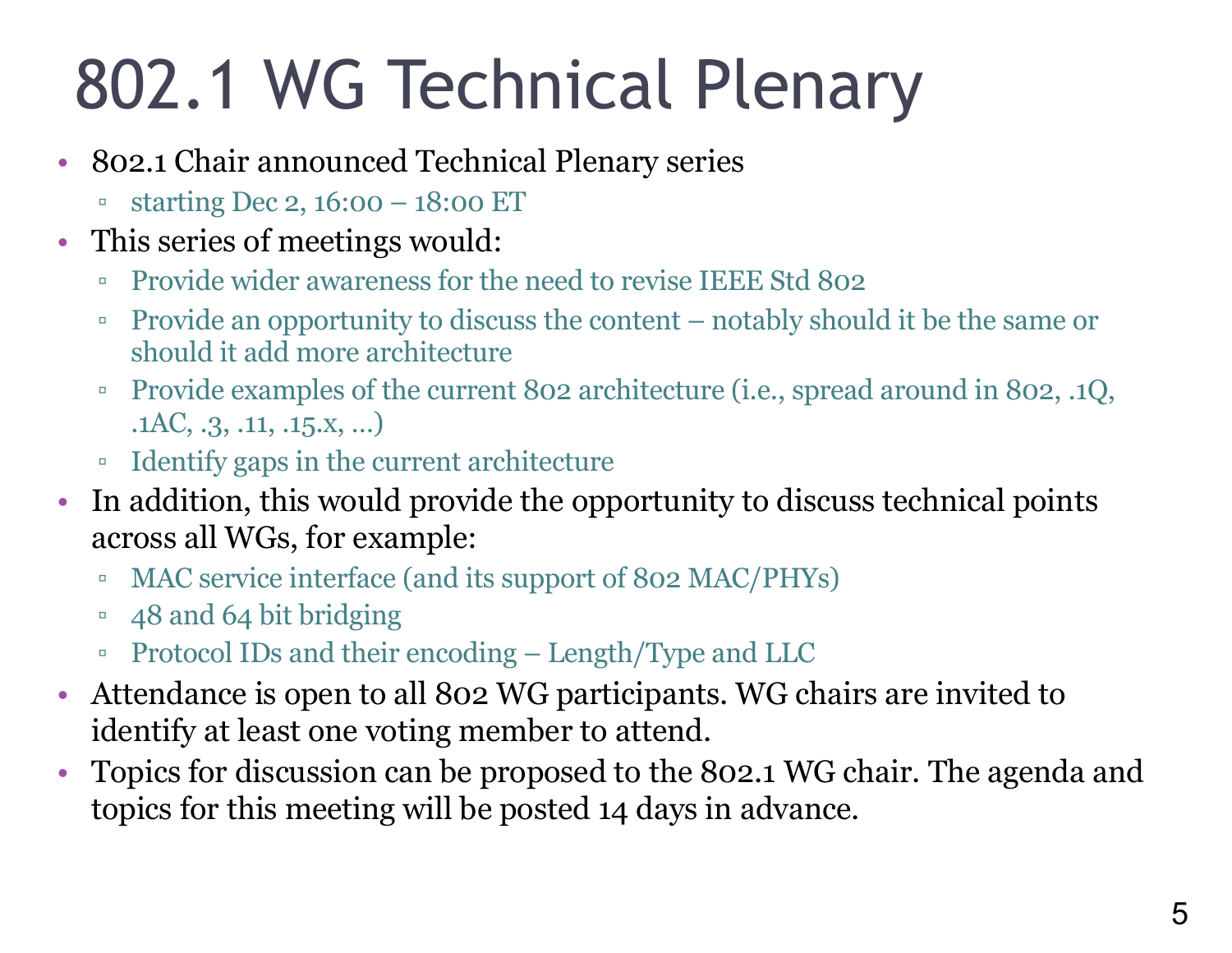## IEEE 802.1 WG Motion, 2021-11-16

- *802.1 authorizes Nendica to generate a PAR and, if appropriate, CSD for pre-circulation to the March IEEE 802 Plenary Session for a revision to IEEE Std 802, taking into account information from the 802.1 Technical Plenary*
	- Proposed: Ludwig Winkel
	- Seconded: Dieter Pröll
	- $\nu$  WG vote (y/n/a): 41/1/8
	- Approved by IEEE 802.1 WG, 2021-11-16
- Notes:
	- Development of the standard, following PAR approval, would be in an 802.1 Task Group (e.g., Maintenance TG)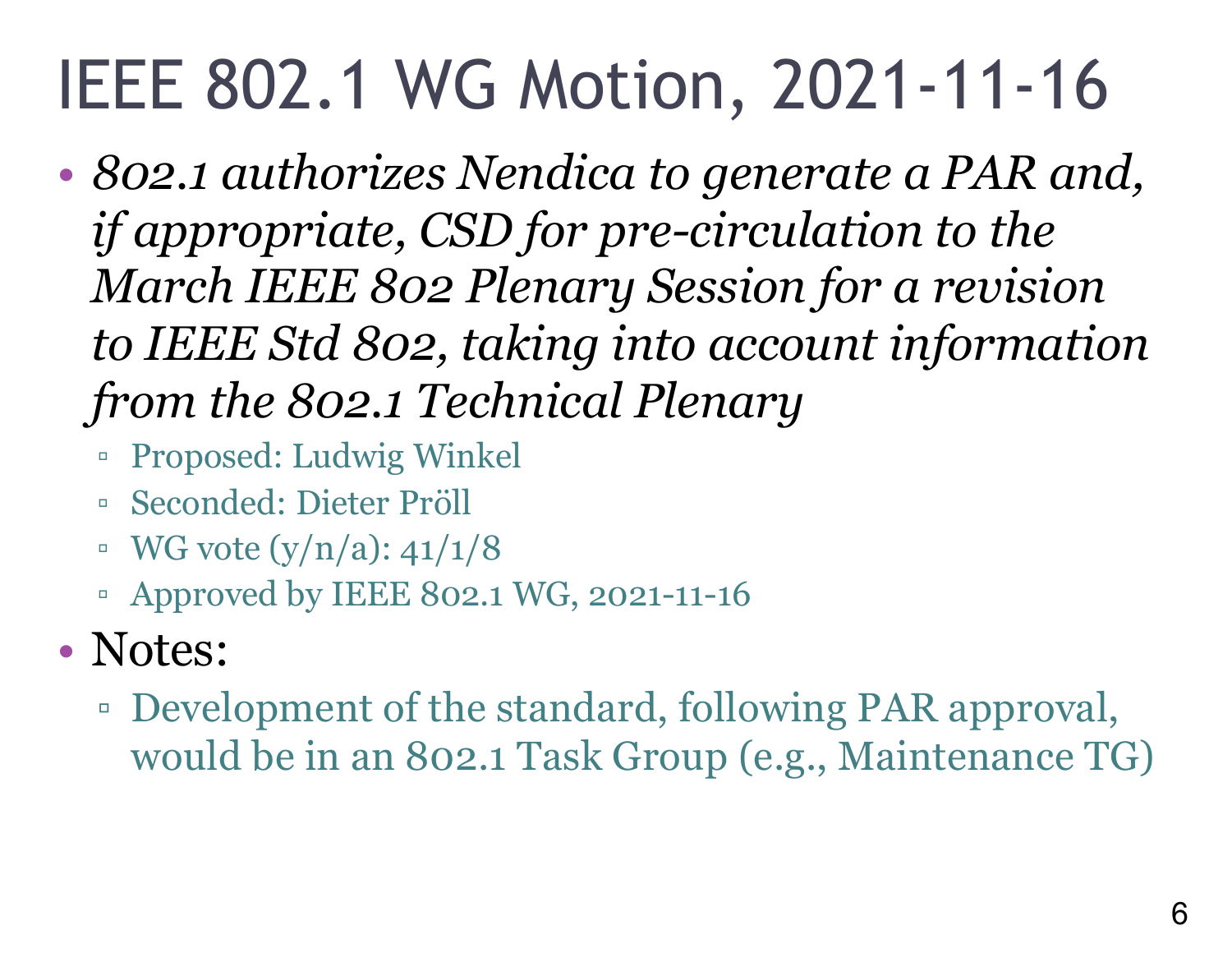### ELLA Study Item

- Initiating Motion (2021-07-22):
- *For Nendica to initiate a Study Item on Evolved Link Layer Architecture (ELLA), with the goal of producing, by the November 802 Plenary, an informal report documenting:*
	- *Summary of aspects missing from current IEEE 802 Architecture documentation*
	- *Potential benefits enabled by additional architectural details*
	- *Impact of new and evolving technologies on architecture*
	- *Architectural optimization in specific network environments*
	- *Possible standardization recommendations*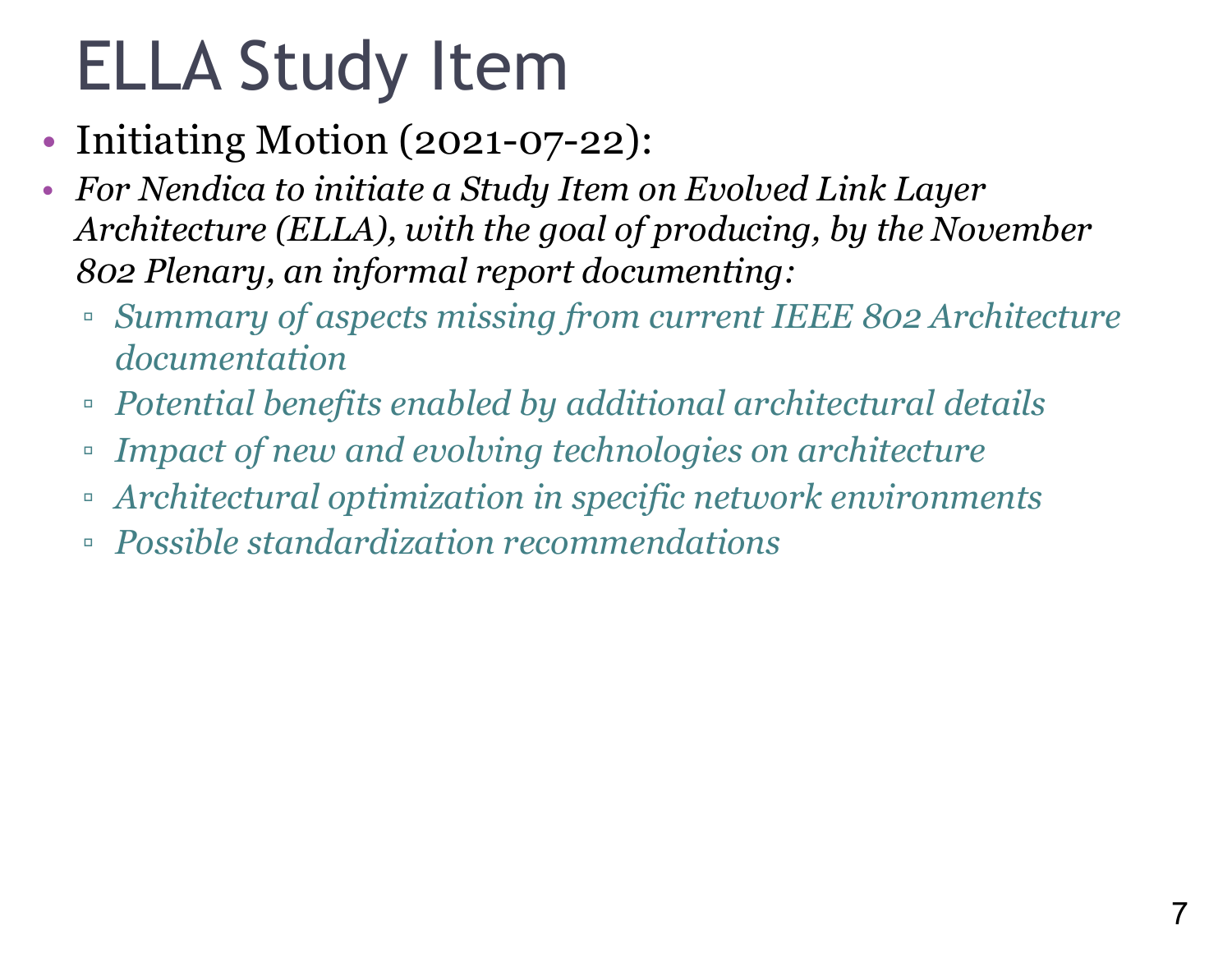### PAR/CSD Preparation Issues

- Per <https://standards.ieee.org/industry-connections>, *Industry Connections Activities do not develop standards. Industry Connections Activities may propose a new standard by submitting a project authorization request (PAR). If the PAR is approved, the standard is developed in an IEEE standards development Working Group.*
- Report including PAR & CSD recommendations is within the Nendica ICAID
	- *document emerging requirements and directions for IEEE 802 networks*
	- *identify commonalities, gaps, and trends not currently addressed by IEEE 802 standards and projects*
	- *facilitate building industry consensus towards proposals to initiate new standards development efforts*
	- *Encouraged topics include … enhanced cooperative functionality among existing IEEE standards in support of network integration.*
	- *Findings related to existing IEEE 802 standards and projects are forwarded to the responsible working groups for further considerations.*
	- *Deliverables… "reports and other consensus outputs documenting the findings of the IC activity, with recommendations regarding overviews of current industry practice and trends, new standardization topics, documentation of use cases and user needs for those topics, and proposed organizational approaches to ensure effective participation from user communities*
- Proposal: Nendica should submit a report with recommendations, per ELLA guidelines, including PAR and CSD content recommendations.
	- Not draft the PAR, per se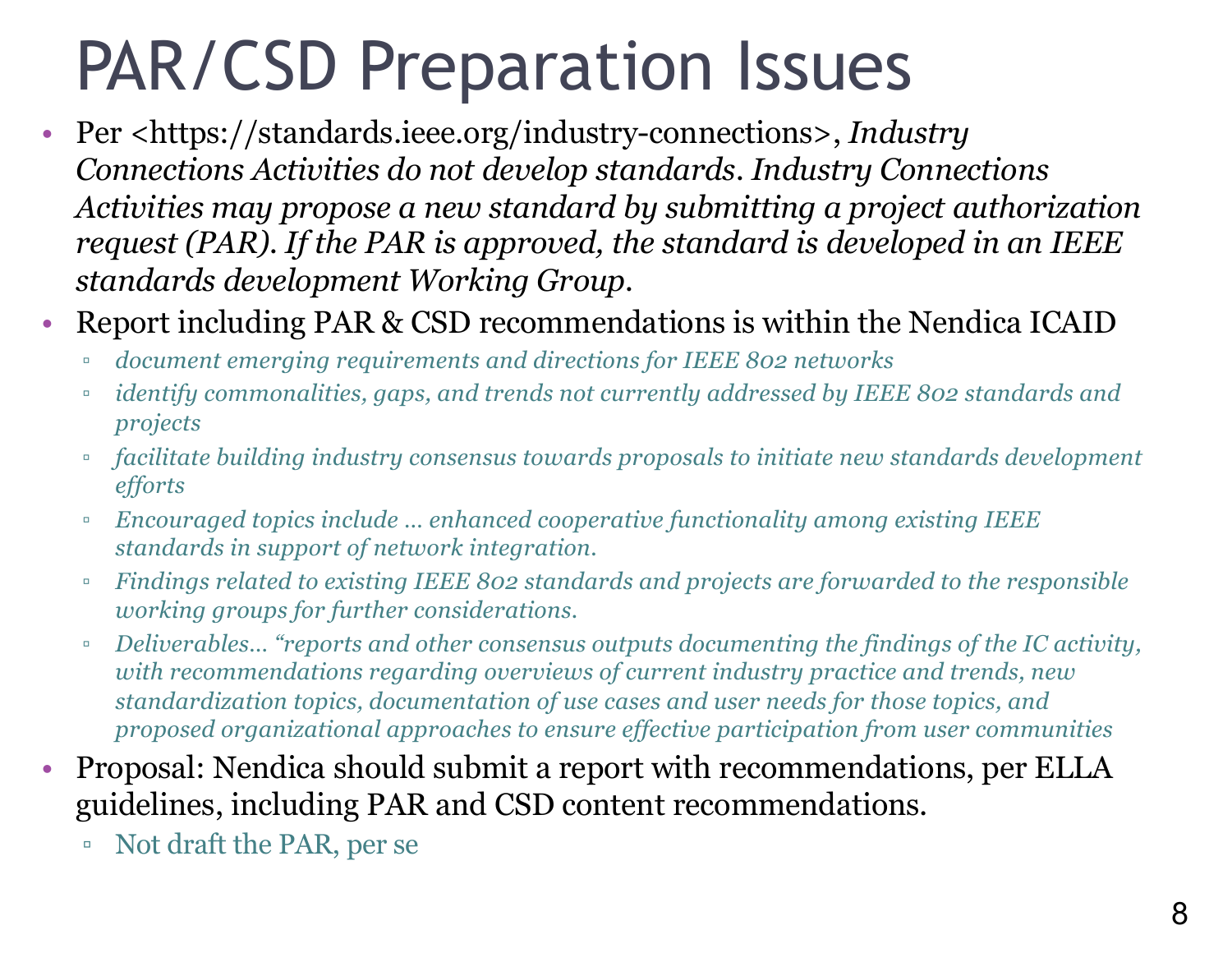## Schedule demand

- Schedule, to get a PAR activated in March 2022
	- SASB vote: March 24
	- NesCom vote: March 23
	- EC vote: March 18
	- 802 submittal deadline: Feb 11 (30 days before Plenary Session)
		- if 802 Plenary runs per current schedule
		- CSD and other report (if submitted) due to 802 with PAR
	- NesCom submittal deadline: Feb 11
- Need a draft PAR by Feb 11 for submittal to both 802 and NesCom
	- 85 days from November 16
	- 12 weeks
		- with many holidays and January interims to work around
		- 10 weeks from December 2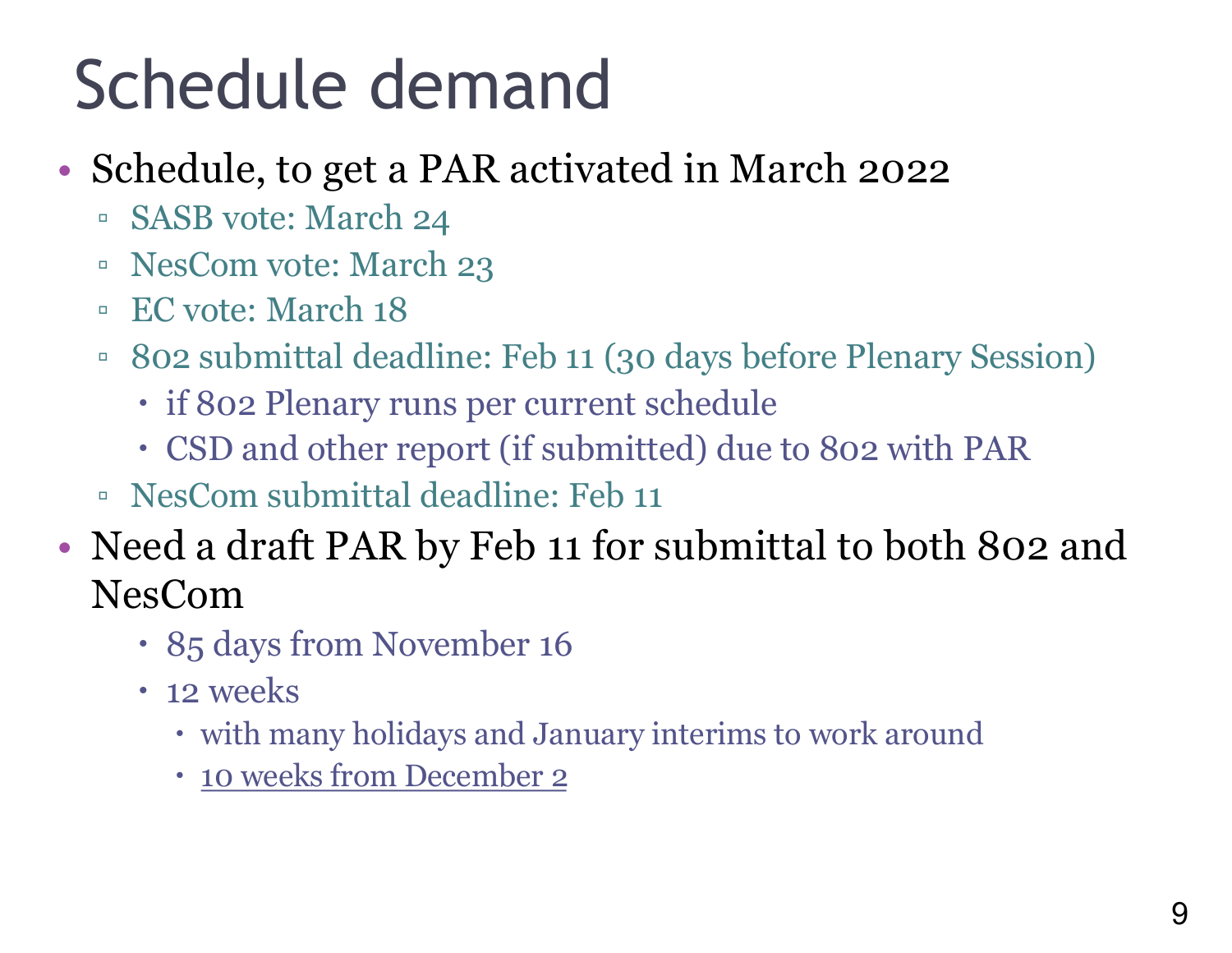## Schedule details – proposal

#### • Schedule, to get to Feb 11 submittal

- Dec 2 Technical Plenary
- Weekly meetings (Thursday, or alternative date/time)
	- $\cdot$  Dec 9
	- Dec 16
	- Dec 23
	- Dec 30
	- $\cdot$  Jan 6
	- Jan 13: complete draft Nendica report
- Jan 13?: Technical Plenary preview draft Nendica report
- Jan 17-21: 802.1 interim session produce draft PAR & CSD
- Jan 27: possible revisions
- Feb 3: possible revisions
- Feb 10: finalize report
- Feb 11: 802.1 Chair pre-submits PAR to EC & NesCom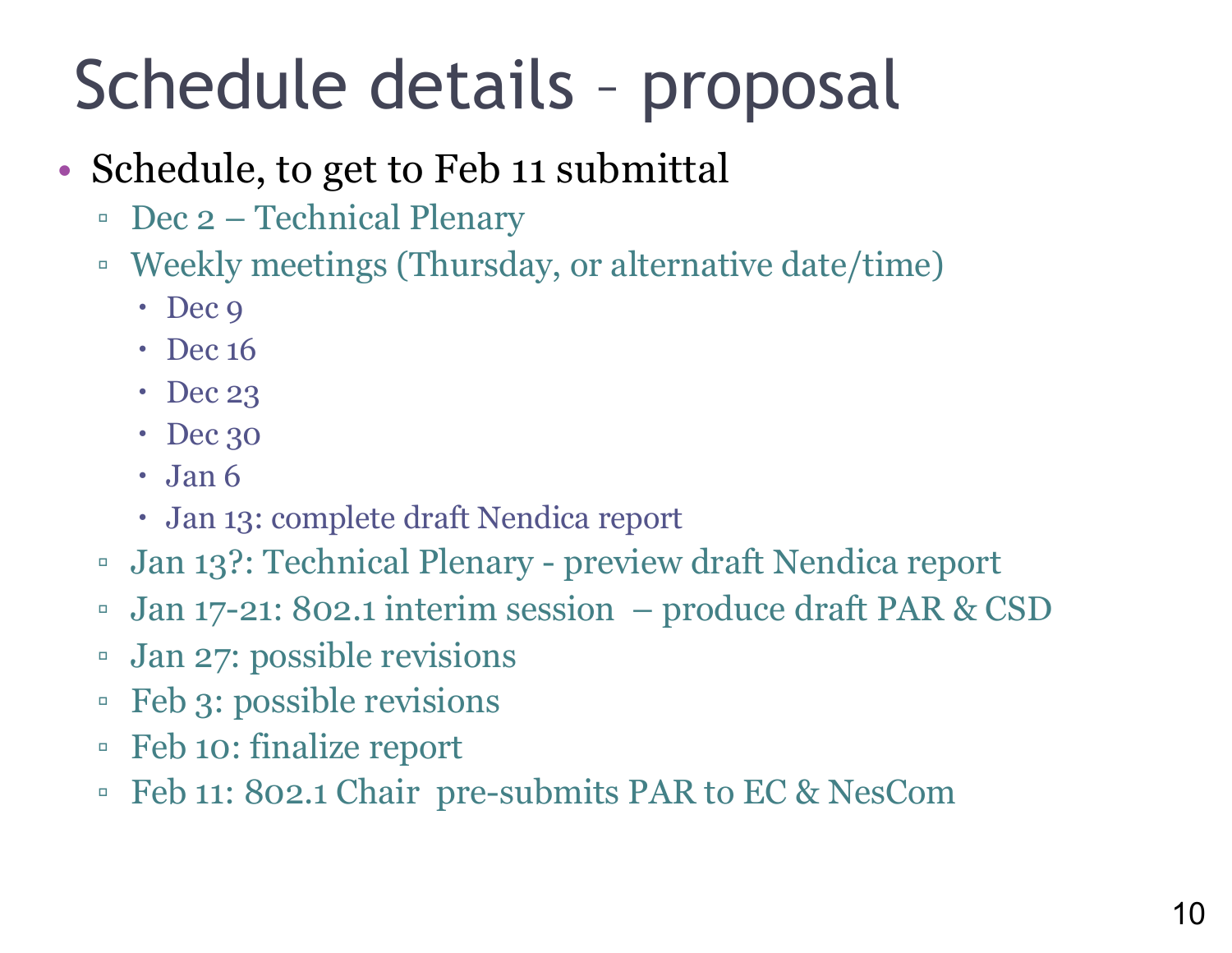# CSD Applicability

- Is a CSD [Criteria for Standards Development statement] needed?
	- "*PARs that which introduce no new functionality are exempt from the requirement to provide a CSD statement. Examples of such PARs are: … PARs to consolidate documents*."
	- Significant gaps in IEEE Std 802 have been suggested.
	- Recent precedent: P802.15.3ma (under review Nov 2021) is a revision project that included a CSD.
	- If the intent is to add functionality, a CSD should be submitted.